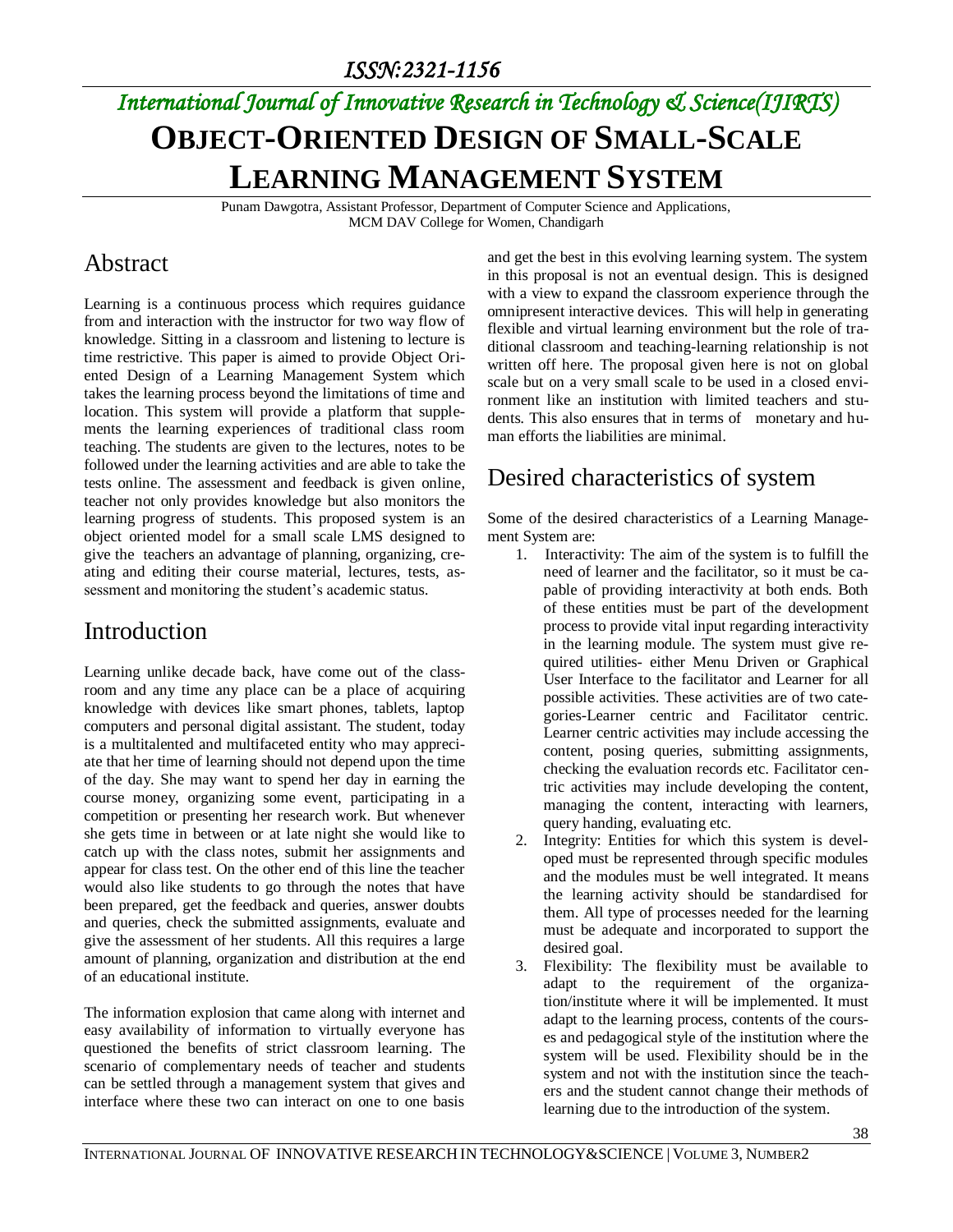## *International Journal of Innovative Research in Technology & Science(IJIRTS)*

- **4.** Scalability: capacity of the platform of learning through this module should be independent of the number of users. If it works well for a small group of users it must behave similarly if the number of users increases after implementation.
- **5.** . Location/Device Independent: Learning System contents must be accessed easily from any location using any type of device that the learner chooses.

#### Learning Management System (LMS)

LMS is tool or software that automates the learning and training processes. A Learning Management System (LMS) is a software application for the administration, documentation, tracking, reporting and delivery of e-learning education courses or training programs. LMSs range from systems for managing training and educational records to software for distributing online or blended/hybrid college courses over the Internet with features for online collaboration. Colleges and universities use LMSs to deliver online courses and augment on-campus courses. Learning Management Systems (LMSs) are reporting systems created for tracking registration, attendance, class lists, grades, test results, class scheduling, other administrative requirements of schools and instructor led classes[1].This application can be used in educational institutes, corporate sectors and other fields where there is a need of providing some structured study material to the learners, take their test and monitor their progress. An LMS is the infrastructure that delivers and manages instructional content, identifies and assesses individual and organizational learning or training goals, tracks the progress towards meeting those goals, and collects and presents data for supervising the learning process of organization as a whole, tutorials, assignments, practice exercises, tests and performance of the users [2]. In the current documentation, LMS is designed as a framework that can handle all aspects of the learning process. An LMS delivers content and also handles registering for courses, course administration, skills gap analysis, tracking, and reporting [3]. LMS can be Web-based to facilitate access through a browser to learning content and administration. They can also be used by educational institutions to enhance and support classroom teaching and offering courses to a larger population of learners within or outside the institute. The learning system must also adopt the pedagogical method of the institute of implementation. Monitoring of the learning and skill development is also an essential activity done in LMS to match the learned and learning goals.

### A. Learning System Design

This proposed system does not generalize the implementation of a large LMS. This proposal focuses on a single institute/organization implementation to enhance the existing classroom learning. The students should be able to access the course content provided by the teacher and should be able to keep the pace with the system whose primary focus is to monitor the student progress. This system does assume that all the students are already enrolled in the institute/college/organization and will get this facility if their course teacher uses it.

The Learning systems revolves around two factors namely: student(Learner) and Teacher (Facilitator). The whole process involves the interaction of these two entities through the interface. Interface in response to the user actions fetch the output for the learner and facilitator specific services. The proposed model defines different levels of interactions. The services like creating and announcing contents, assignments, tests, Taking test etc. will be provided to the users through the application interface, the interaction point between services and the data and files stored for the LMS. The model with these components is shown in following diagram 1.



Diagram 1

### B. Interface

The interface can be provided through a variety of options like instant messaging, Text chat, Blogs, Collaborative realtime editors, Social network services, Social libraries, Virtual worlds or smartphone applications. An interactive website is the favorite and most practical option to provide interface. Any software that allows the people to connect, communicate and share information with one another through the internet can be considered suitable for this model. Learning is actually bringing together the participants at the same level so any of these tools can work well one way or the other.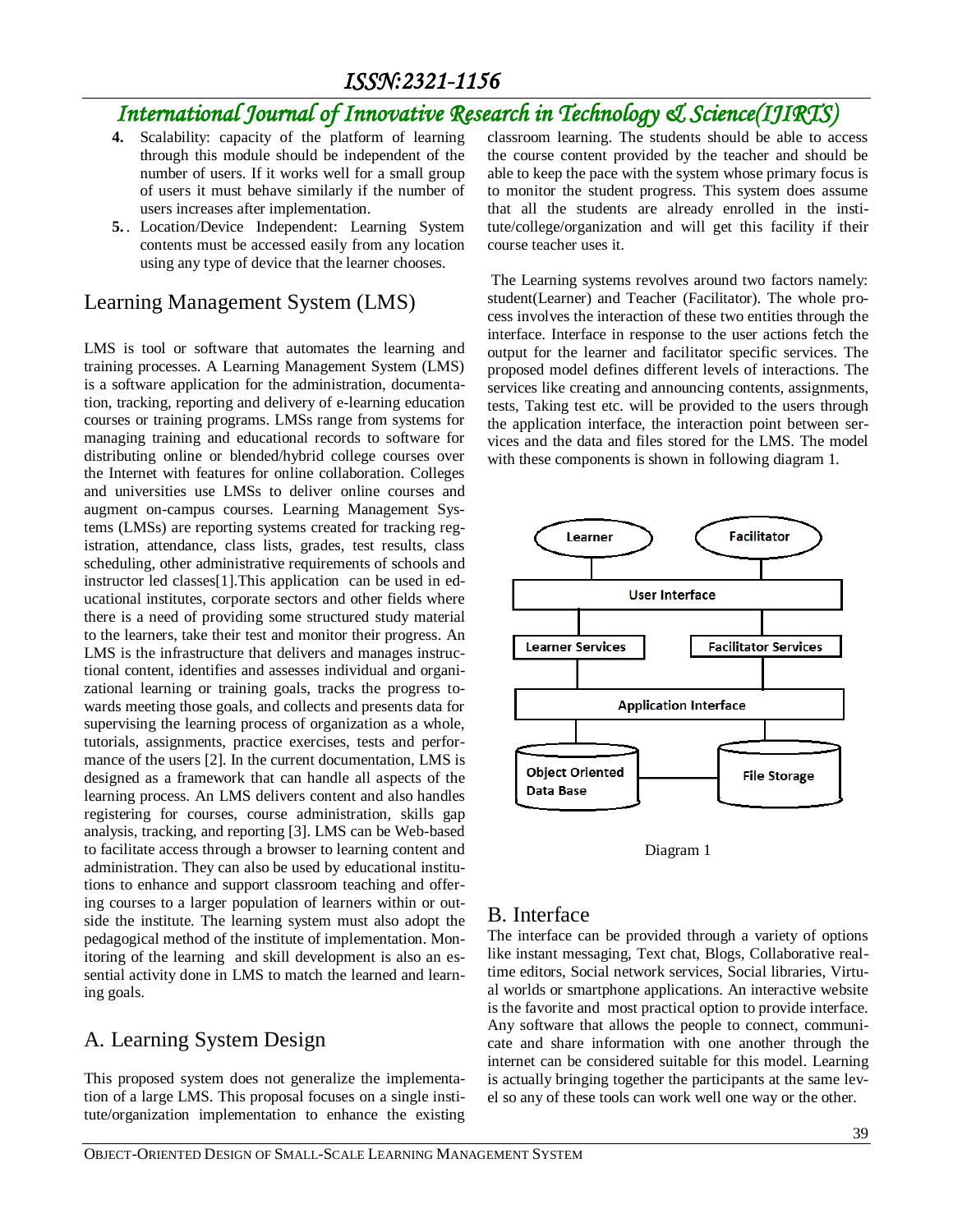## *International Journal of Innovative Research in Technology & Science(IJIRTS)*

#### C. Services

The model defined here provides a variety of services like content upload, announcements, tests, feedback, and assessment. The students can go through the tutorials/notes/lectures available and post the queries to the facilitator. The interaction of this kind will be available to all the students accessing the application/website. Everyone can participate and benefit by the discussion with the teacher. The assignment submission by a student will be intimated to the facilitator and the also the information of the defaultersstudents who have not submitted the assignment. The student can also get the practice exercises from the facilitator to carry out tasks needed to take the test. Facilitator will post the solution key of the test and also provide the assessment results. The services for the students in this regard are:

- Course Content availability
- Oueries to the facilitator.
- Feedback to the Facilitator and Students
- Assignments delivery and submission
- Announcement of courses, tests, assignments and feedback
- Skill and knowledge testing
- Assessment, Reporting and learning advancement plan.

The facilitator will provide the course content accessible through the LMS and their schedule. The schedule will be designed with a keen focus on enhancing the learning of learners. If the success rate of the course plan shows the enhancement in learning and the expected outcome in terms of the grades of students. Announcements related to the content availability and assignment submission will be done automatically according to the schedule defined by the facilitator. This will also remind the facilitator to timely provide support for submission of the tutorials, assignments, exercises and tests. The benefit will be that the student performance will be managed and monitored and informed to the learner to encourage her for necessary remedies. Depending on this discussion the services identified are:

- Course Content Authoring and Delivery
- Event Management (i.e., Announcements, scheduling, tracking, evaluation, feedback)
- Providing notes, tutorials and assignment
- Individual Skills Management and Skill Gap Analysis
- Authoring exercises and tests
- Managing and monitoring student performance.

#### D. Object-Oriented Design

Object–Oriented Design defines the conceptual model of a system to be implemented, studied during object-oriented analysis. For defining the OOD for the Learning Management System, various classes to be implemented, the associated constraints are identified and interfaces are designed,

finally producing a model for a detailed description of how the Learning System is to be built on concrete technologies.

The Object Oriented Design defines entities like Learner, Facilitator, Test, Announcements, Class, Course etc. The learner her is already enrolled with the institute. They will be given a login and password to use the system. The facilitator will upload the content for the students and generate announcement. The student enrolled in the specific course will be able to see the entire announcements related to the courses, assignments, tests, feedback, results whenever she logs into the system. The student will also be able to access the course content, assignment documents and tests. She can go through the course content according to her learning pace and can take the test whenever she is ready with the topic. The test will in form of objective type question submitted by the teacher in the prescribed format. Completing the test will close the test for the student and after evaluation of the test the result will be displayed for the student. The teacher can monitor the test results and she can give the next test set, if result implies that the learning aim is fulfilled else the student has to go through the content once again. This process of content reading and test will be repeated till the learning goal is achieved measured by the score of the student.

The teacher will be responsible for evaluating and monitoring the results and giving appropriate feedback to the students. The function for the teacher module will be according to the schedule created by the teacher. Whenever a teacher logins into LMS she would get the alerts informing about all the activities like assignment drafting, Content preparation, Test submission, evaluation work to be done. In addition to this the System may provide an interface by which she can initiate a conversation with the students enrolled in her course for discussion on the content, test or assignment recently assigned to the students. A very restricted and minimal Object Oriented Design of the system given in the diagram 2.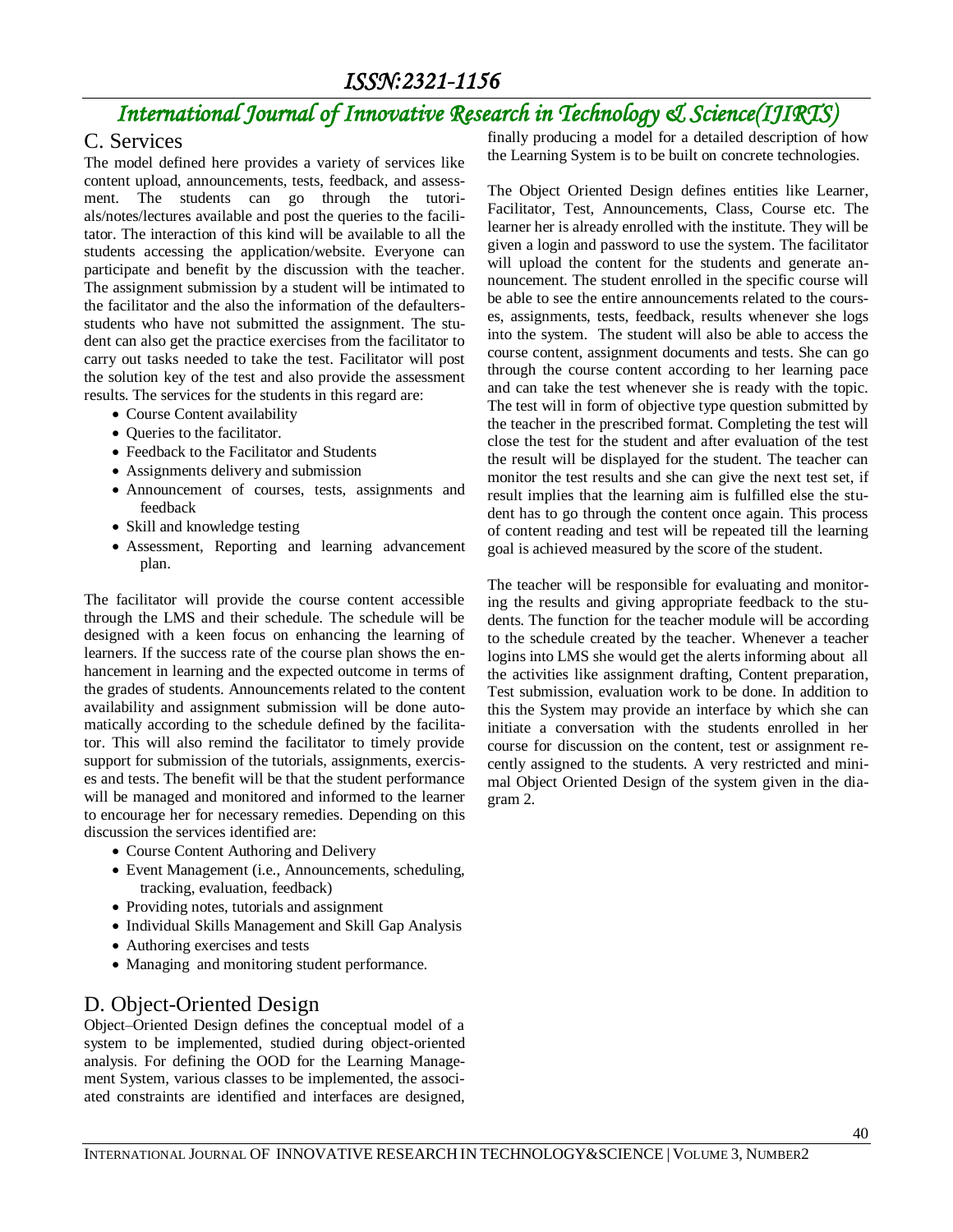## *International Journal of Innovative Research in Technology & Science(IJIRTS)*



Diagram-2